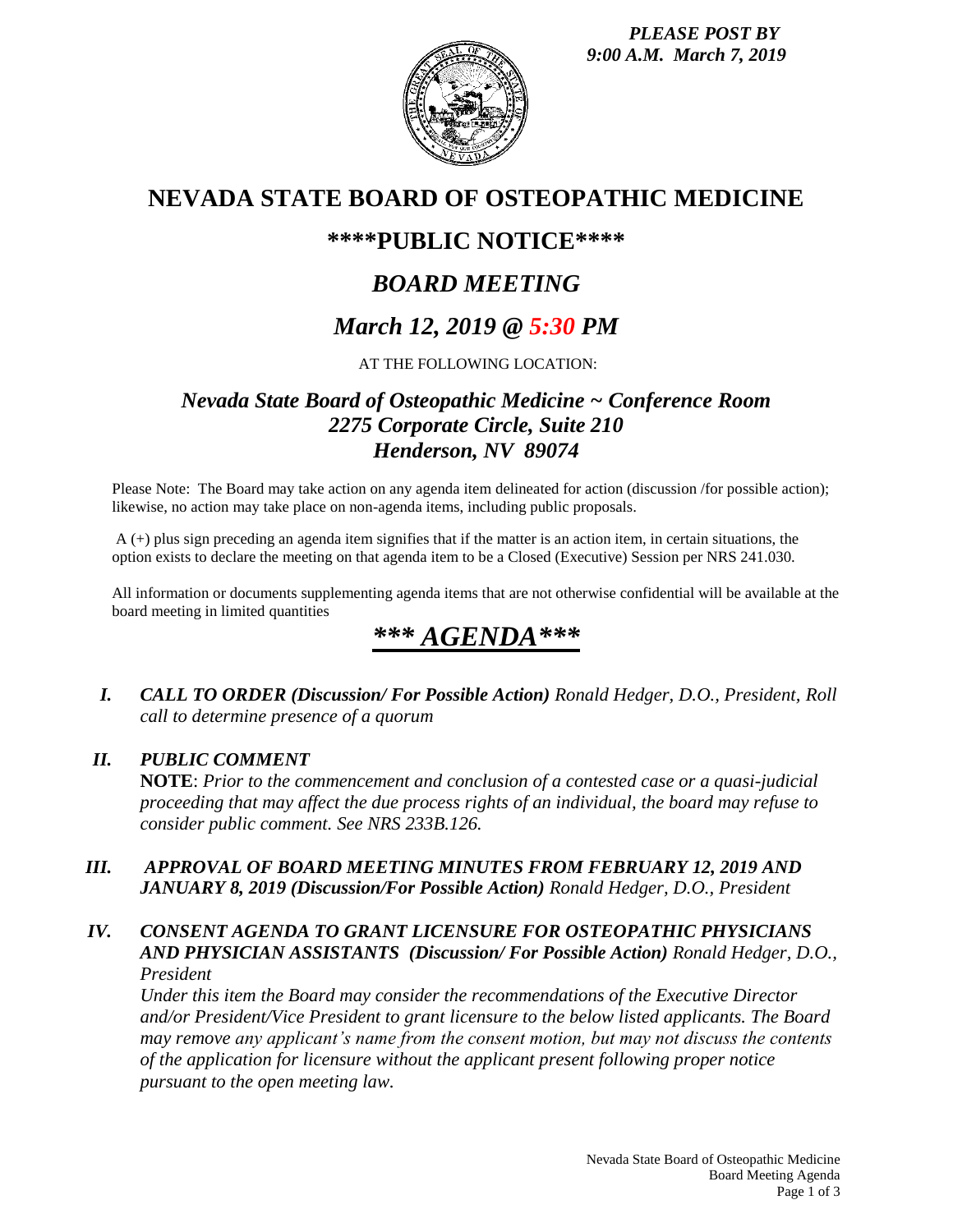#### **Osteopathic Physician Name Specialty**

*Stace Breland, D.O. Emergency Medicine Steven Dalton, D.O. Family Medicine Joseph DeMoss, D.O. Family Medicine Debbie Dennis, D.O. Psychiatry Tzvi Doron, D.O. Family Medicine Randall Falls, D.O. Anatomic Pathology Brian Jahnny, D.O. Emergency Medicine Kelly Kruk, D.O. Ophthalmology Bob Ly, D.O. Endocrinology Sina Rajamand, D.O. Neurological Surgery* Rita Seck, D.O. **Family Medicine** *Sara Thorp, D.O. Family Medicine Kevin Turner, D.O. Anatomic Pathology Robert Wills, D.O. Internal Medicine Steven Wilson, D.O. Emergency Medicine*

*Ashten Howard, PA-C Nicholas Dirig, D.O.*

*Physician Assistant Supervising Physician*

## *V. EXECUTIVE DIRECTOR'S REPORT*

- *a. Financial Statements*
- *b. Licensing*
- *c. Legislative Session*
- *VI. LEGAL REPORT (Discussion/For Possible Action) by Louis Ling, Board Counsel and/or Rosalie Bordelove, Deputy Attorney General*
- *VII. LEGISLATIVE UPDATE (Discussion/For Possible Action) by Susan Fisher, Board Government Affairs/Lobbyist* – Various pending bills and bill draft requests related to the Board, its functions, its licensees, the public served by the Board and its licensees, and osteopathic medicine may be reviewed and the Board may take action related to such pending bills and bill draft requests.

# *VIII. ITEMS FOR FUTURE DISCUSSION/ACTION/UPCOMING AGENDA*

*IX. PRESIDENT'S REPORT on Board Business, Ronald Hedger, D.O., President*

## *X. PUBLIC COMMENT*

*Prior to the commencement and conclusion of a contested case or a quasi-judicial proceeding that may affect the due process rights of an individual, the board may refuse to consider public comment. See NRS 233B.126.*

*Under the public comment item, members of the public may bring matters not appearing on this agenda to the attention of the Board. The Board may discuss but may not act on the matters at this meeting. A citizen may speak on a matter not on the posted Agenda after all matters listed on the posted Agenda have been acted upon by the Board, but only after receiving recognition and consent of the Chairman of the Board. If the Board desires, the matters may be placed on a future agenda for action.*

*In consideration of others, please avoid repetition and limit your public comments to no more than five (5) minutes. The Board may also allow public comment on specific agenda items as they are called, as well as during the Public Comment portion of the Board meeting.*